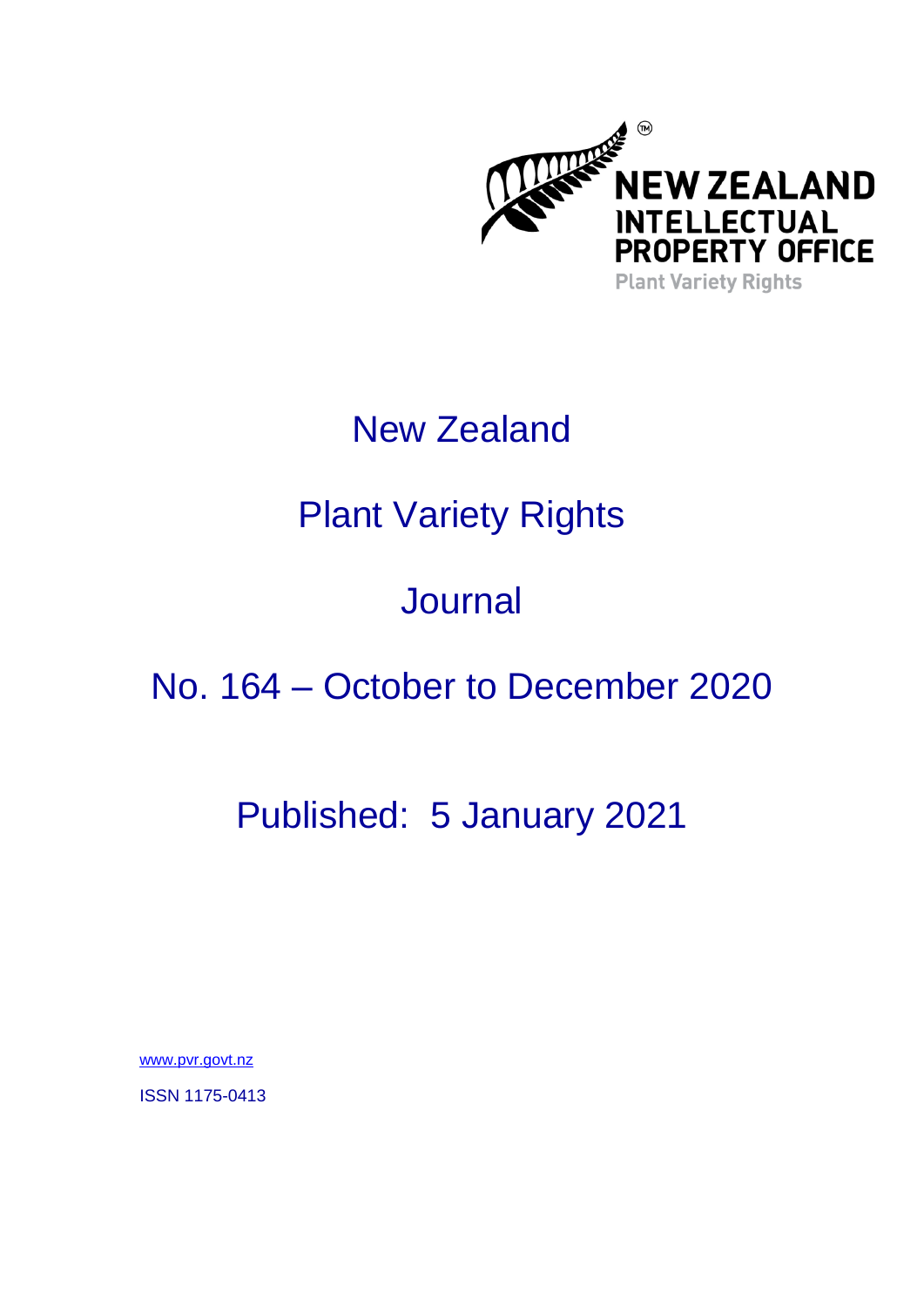#### I. GENERAL INFORMATION

#### I.A CLOSING DATES – NOTICE TO BREEDERS ENTERING VARIETIES IN CENTRAL DUS TRIALS

#### CONDUCTED BY THE PVR OFFICE

You will need to meet the following deadline in order to have your variety included in the central trials to be established in 2021 –

| Clover                       | Make application by 14 January 2021 |
|------------------------------|-------------------------------------|
| Grasses                      | Make application by 1 February 2021 |
| Roses                        | Make application by 31 March 2021   |
| Winter and Alternate Cereals | Make application by 15 April 2021   |

#### I.B PVR OFFICE MOVING TO A NEW LOCATION

The PVR Office will be moving at the end of January 2021 from the current MBIE Wordsworth St, Sydenham location to MBIE, Cashel St, central Christchurch. Existing postal address and direct contact mobile and email for PVR Examiners will be unchanged.

#### I.C STAFF CHANGES

Jacquie Broadhead and Scott Gregan started in their positions as PVR Examiners in mid-October. The two new Examiners provide a wider opportunity to review genus and species examination responsibilities and to increase in house specialist expertise.

Contact details

| For Jacquie      | mobile | +64 21 842 574 | jacquie.broadhead@pvr.govt.nz |
|------------------|--------|----------------|-------------------------------|
| <b>For Scott</b> | mobile | +64 21 827 574 | scott.gregan@pvr.govt.nz      |

#### I.D APPLICATIONS AND GRANTS 2019/20

During the financial year ended 30 June 2020, 87 applications for plant variety rights were accepted (22% decrease on the previous year), 98 grants were issued (12% increase on the previous year) and 100 grants were terminated (24 % increase on the previous year). At 30 June 2020 there were 1286 valid grants, a small decrease on the previous year. Application numbers are relatively stable; however the trend of a slow decline continues.

### I. E QUALITY MANAGEMENT FOR DUS TESTING

A Quality Management system for DUS testing has been introduced. The Intellectual Property Office of New Zealand is ISO 9001:2018 accredited and provides an overall Quality Management system for examination however there was no specific system for DUS testing. Guidance was sought from other authorities with experience and a model was developed for the NZ situation. The first Audit was